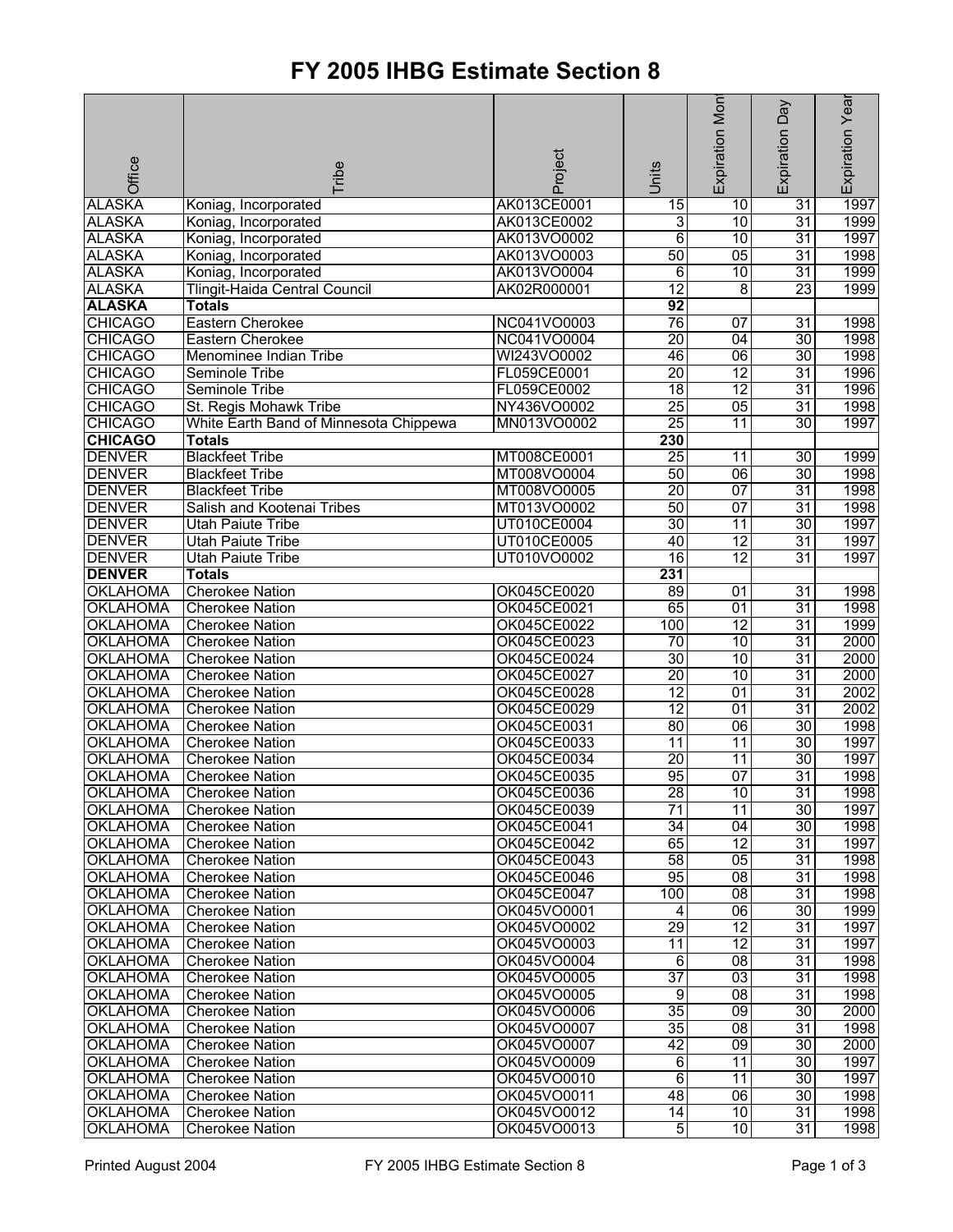## **FY 2005 IHBG Estimate Section 8**

|                 |                                   |             |                 | Expiration Mon  | Veq             | Expiration Year  |
|-----------------|-----------------------------------|-------------|-----------------|-----------------|-----------------|------------------|
|                 |                                   |             |                 |                 |                 |                  |
|                 |                                   |             |                 |                 |                 |                  |
|                 |                                   |             |                 |                 |                 |                  |
| Office          | Tribe                             | Project     | Units           |                 | Expiration      |                  |
| <b>OKLAHOMA</b> | <b>Cherokee Nation</b>            | OK045VO0014 | 46              | 12              | 31              | 1999             |
| <b>OKLAHOMA</b> | <b>Cherokee Nation</b>            | OK045VO0015 | 10              | $\overline{12}$ | 31              | 1999             |
| <b>OKLAHOMA</b> | <b>Cherokee Nation</b>            | OK045VO0016 | 13              | 12              | $\overline{31}$ | 1999             |
| <b>OKLAHOMA</b> | <b>Cherokee Nation</b>            | OK045VO0018 | $\overline{30}$ | $\overline{08}$ | $\overline{31}$ | 1998             |
| <b>OKLAHOMA</b> | <b>Cherokee Nation</b>            | OK045VO0048 | $\overline{30}$ | 10              | $\overline{31}$ | 1998             |
| <b>OKLAHOMA</b> | Chickasaw                         | OK047CE0021 | $\overline{12}$ | $\overline{01}$ | $\overline{31}$ | 2002             |
| <b>OKLAHOMA</b> | Chickasaw                         | OK047CE0022 | $\overline{12}$ | 01              | $\overline{31}$ | 2002             |
| <b>OKLAHOMA</b> | Chickasaw                         | OK047CE0023 | $\overline{21}$ | 01              | 31              | 2003             |
| <b>OKLAHOMA</b> | Chickasaw                         | OK047CE0026 | $\overline{20}$ | $\overline{12}$ | $\overline{31}$ | 1997             |
| <b>OKLAHOMA</b> | Chickasaw                         | OK047CE0031 | 5               | 11              | 30              | 1997             |
| <b>OKLAHOMA</b> | Chickasaw                         | OK047CE0033 | 82              | 10              | $\overline{31}$ | 1997             |
| <b>OKLAHOMA</b> | Chickasaw                         | OK047CE0034 | 48              | 06              | 30              | 1998             |
| <b>OKLAHOMA</b> | Chickasaw                         | OK047CE0035 | 129             | $\overline{08}$ | 31              | 1998             |
| <b>OKLAHOMA</b> | Chickasaw                         | OK047CE0036 | $\overline{15}$ | $\overline{08}$ | $\overline{31}$ | 1998             |
| <b>OKLAHOMA</b> | Chickasaw                         | OK047CE0037 | 40              | $\overline{12}$ | $\overline{31}$ | 1997             |
| <b>OKLAHOMA</b> | Chickasaw                         | OK047CE0039 | 4               | $\overline{08}$ | $\overline{31}$ | 1998             |
| <b>OKLAHOMA</b> | Chickasaw                         | OK047VO0008 | 7               | $\overline{12}$ | $\overline{31}$ | 1997             |
| <b>OKLAHOMA</b> | Chickasaw                         | OK047VO0009 | 7               | 12              | 31              | 1997             |
| <b>OKLAHOMA</b> | Chickasaw                         | OK047VO0010 | 6               | $\overline{12}$ | $\overline{31}$ | 1997             |
| <b>OKLAHOMA</b> | Chickasaw                         | OK047VO0011 | $\overline{20}$ | 02              | 28              | 1998             |
| <b>OKLAHOMA</b> | Chickasaw                         | OK047VO0012 | 5               | $\overline{11}$ | 30              | 1997             |
| <b>OKLAHOMA</b> | Chickasaw                         | OK047VO0013 | 4               | 11              | 30              | 1997             |
| <b>OKLAHOMA</b> | Chickasaw                         | OK047VO0014 | 4               | 11              | 30              | 1997             |
| <b>OKLAHOMA</b> | Chickasaw                         | OK047VO0015 | $\overline{3}$  | $\overline{11}$ | $\overline{30}$ | 1997             |
| <b>OKLAHOMA</b> | Chickasaw                         | OK047VO0016 | 5               | $\overline{11}$ | 30              | 1997             |
| <b>OKLAHOMA</b> | Chickasaw                         | OK047VO0017 | 63              | 06              | 30              | 1998             |
| <b>OKLAHOMA</b> | Chickasaw                         | OK047VO0018 | 60              | 06              | 30              | 1998             |
| OKLAHOMA        | <b>Choctaw Nation</b>             | OK049CE0006 | $\overline{25}$ | $\overline{08}$ | $\overline{31}$ | 1998             |
| <b>OKLAHOMA</b> | <b>Choctaw Nation</b>             | OK049CE0009 | 14              | $\overline{02}$ | $\overline{28}$ | 2002             |
| <b>OKLAHOMA</b> | <b>Choctaw Nation</b>             | OK049CE0010 | 10              | 02              | 28              | $\frac{1}{2002}$ |
| <b>OKLAHOMA</b> | <b>Choctaw Nation</b>             | OK049CE0011 | 96              | 11              | 30              | 1997             |
| <b>OKLAHOMA</b> | <b>Choctaw Nation</b>             | OK049CE0012 | 168             | 09              | 30              | 1998             |
| <b>OKLAHOMA</b> | <b>Choctaw Nation</b>             | OK049V00010 | 61              | $\overline{06}$ | 30              | 1998             |
| OKLAHOMA        | <b>Choctaw Nation</b>             | OK049VO0006 | 10              | $\overline{11}$ | $\overline{30}$ | 1997             |
| <b>OKLAHOMA</b> | <b>Choctaw Nation</b>             | OK049VO0007 | 20              | 11              | 30              | 1997             |
| <b>OKLAHOMA</b> | <b>Choctaw Nation</b>             | OK049VO0008 | 10              | 11              | 30              | 1997             |
| <b>OKLAHOMA</b> | <b>Choctaw Nation</b>             | OK049VO0009 | 25              | 02              | 28              | 1998             |
| <b>OKLAHOMA</b> | Peoria Tribe                      | OK143CE0003 | $\overline{20}$ | $\overline{09}$ | 30              | 1998             |
| <b>OKLAHOMA</b> | Peoria Tribe                      | OK143CE0004 | 30              | $\overline{09}$ | 30              | 1998             |
| <b>OKLAHOMA</b> | Peoria Tribe                      | OK143VO0001 | 10              | 06              | 30              | 1998             |
| <b>OKLAHOMA</b> | Seminole Nation                   | OK093CE0002 | 150             | 09              | 30              | 1998             |
| <b>OKLAHOMA</b> | Totals                            |             | 2692            |                 |                 |                  |
| <b>PHOENIX</b>  | Karuk                             | CA134VO0001 | $\overline{12}$ | $\overline{08}$ | $\overline{31}$ | 1997             |
| <b>PHOENIX</b>  | Navajo Nation                     | AZ012VO0003 | 9               | $\overline{02}$ | 28              | 1997             |
| <b>PHOENIX</b>  | Navajo Nation                     | AZ012VO0006 | $\overline{50}$ | 08              | 31              | 1998             |
| <b>PHOENIX</b>  | Navajo Nation                     | AZ012VO0007 | 17              | 01              | $\overline{31}$ | 2000             |
| <b>PHOENIX</b>  | <b>Totals</b>                     |             | 88              |                 |                 |                  |
| <b>SEATTLE</b>  | Coos Bay Confederated Tribes      | OR036VO0001 | 30              | 09              | 30              | 1998             |
| <b>SEATTLE</b>  | Coquille Indian Tribe             | OR038CE0001 | $\overline{19}$ | $\overline{02}$ | $\overline{28}$ | 1999             |
| <b>SEATTLE</b>  | Klamath Indian Tribe              | OR037CE0001 | $\overline{50}$ | 03              | 31              | 1998             |
| <b>SEATTLE</b>  | Sauk-Suiattle Indian Tribe        | WA062VO0005 | 24              | 07              | 31              | 1998             |
| <b>SEATTLE</b>  | <b>Siletz Confederated Tribes</b> | OR035CE0001 | 25              | $\overline{11}$ | 30              | 1999             |
| <b>SEATTLE</b>  | <b>Siletz Confederated Tribes</b> | OR035VO0001 | $\overline{25}$ | 12              | $\overline{31}$ | 1997             |
| <b>SEATTLE</b>  | <b>Siletz Confederated Tribes</b> | OR035VO0002 | $\overline{25}$ | $\overline{09}$ | 30              | 1998             |
| <b>SEATTLE</b>  | <b>Upper Skagit Tribe</b>         | WA062VO0003 | $\overline{13}$ | 02              | 28              | 1998             |
| <b>SEATTLE</b>  | <b>Upper Skagit Tribe</b>         | WA062VO0004 | $\overline{5}$  | $\overline{06}$ | 30              | 1998             |